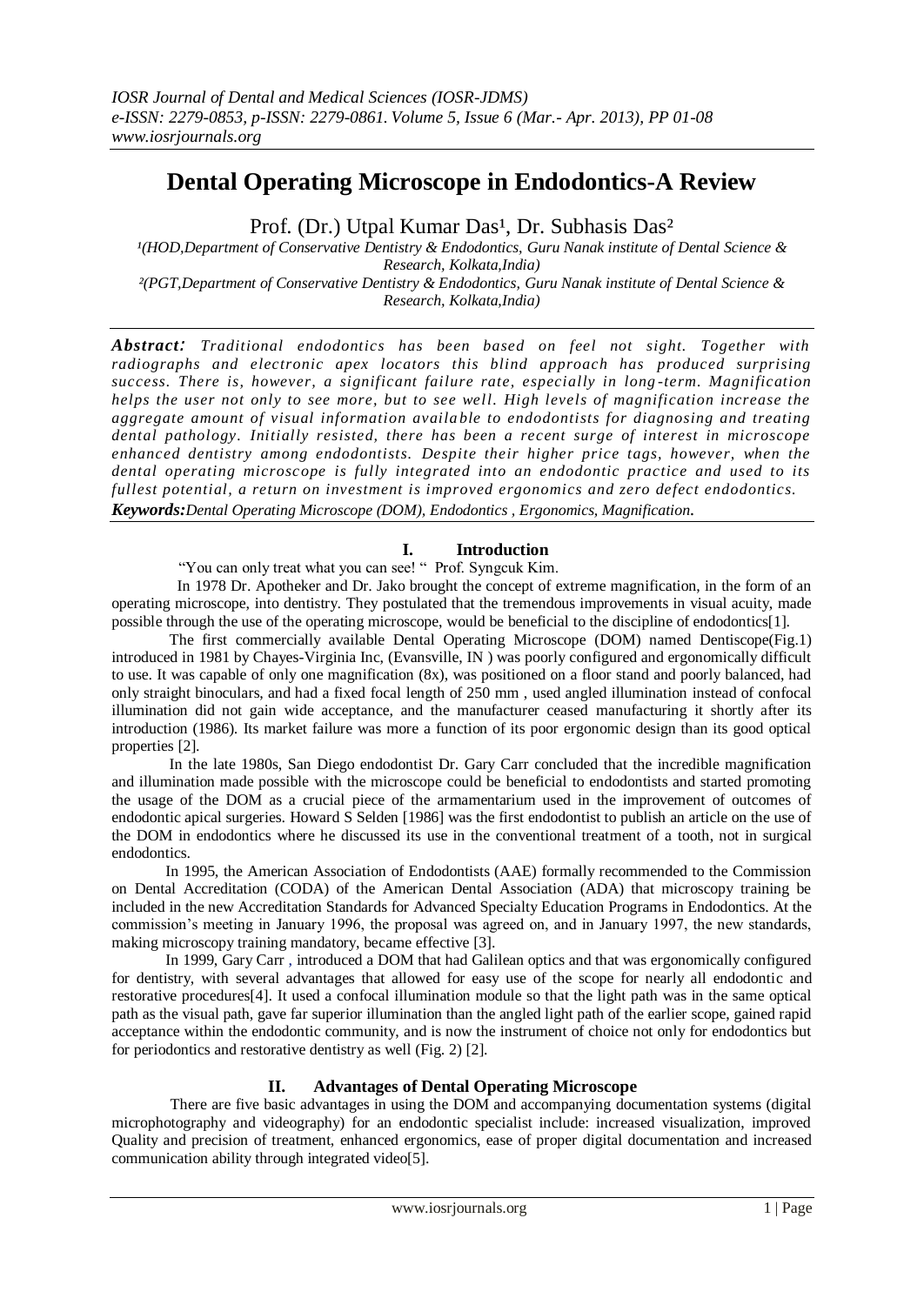## **2.1. Increased Visualization**

 Carr reported that the human eye, when unaided by magnification, has the inherent ability to resolve or distinguish two separate lines or entities that are at least 200 microns, or 0.2mm, apart [2]. If the lines are closer together, two separate entities or the objects will appear as one [6].

Most people cannot refocus at distances closer than 10 to 12 cm. As the eye-subject distance (i.e. focal length) decreases, the eyes must converge, creating eyestrain. Furthermore, as one ages, the ability to focus at closer distances is compromised, caused by the lens of the eye losing flexibility with age (presbyopia). As the focal distance decreases, depth of field also decreases. Considering the problem of the uncomfortable proximity of the practitioner's face to the patient, moving closer to the patient is not a satisfactory solution for increasing a clinician's resolution.

 Alternatively, a common DOM can raise the resolving limit from 0.2 -0.006 mm ,thus with magnification the resolution of the human eye improves dramatically .In addition to having up to six levels of magnification ranging from 2x to 26x available, illumination is a critical component in increasing visualization.

 Most microscopes are equipped with an integrated coaxial light source that allows for unobstructed, shadow-free illumination of the operating field which allows for significantly improved visualization of even the most difficult to access areas of the oral cavity [4, 7].

## **2.2. Improved Quality and precision of treatment**

 The visual information provided by the operating microscope is, in fact, not indicative of the magnification that is being employed. The actual amount of visual information is the area under the scope and is therefore the number of horizontal pixels multiplied by the number of vertical pixels. A microscope at  $10\times$ magnification provides 25 times the information compared to that obtained through the use of entry-level loupes  $(2\times)$  and over 10 times that of 3 $\times$  power loupes (Fig.3). As magnification increases, the depth and diameter of the field-of-view of the operating field decrease. There is an increased demand at higher magnification for improved control of the micromotor muscles and joints (fingers and wrists) that can require stabilization of the gross motor joints (elbow and shoulder) with microendodontist' chairs[8].

 Shanelec and Tibbets[1998] reported that clinician, working without magnification, can make movements that were  $1-2$  mm at a time. At  $20\times$  magnification, the refinement in movements can be as little as 10–20 microns (10–20/1000 of a mm) at a time. It is useful therefore to note that the limitation to precision of treatment is not in the hands but in the eyes [9].

 Baldissara et al. [1998] showed that the experienced clinician with a sharp, new explorer can determine marginal gaps of around 36 microns with a tactile sense. Thus, it can be assumed that when magnification is greater than  $6\times$  powers, the reliance on an explorer and tactile means of inspection significantly decreases [10].

 The precision of treatment studies by Leknius and Geissberger, [1995] as well as by Zaugg et al. [2004] demonstrated that as magnification is incorporated, procedural errors decrease significantly. In the latter study, the inclusion of a microscope resulted in fewer errors than when a set of loupes was used [11, 12].

## **2.3. Improved & Ideal treatment Ergonomics**

With DOM improved ergonomics is realized on many levels, the most obvious being improved posture. With microscope, the clinician is able to practice while looking straight ahead without having to either bend forward in an effort to see better (causing lower back pain), or raise the patient horizontally in order to bring the oral cavity closer to the clinician(causing neck pain). The microscope allows for 100% of the retina to be focused on the site [8].

 By operating in a more upright, neutral and balanced posture, the endodontist is less likely to experience strain, tension or fatigue of neck of lower back muscles which allows one to focus completely on the task at hand and able to work comfortably for extended periods of time. This can enable the endodontist to provide more dentistry in fewer visits, increasing productivity and making more happy patients(Fig.4). Ergonomics is also improved during digital documentation because intra-operative images can be captured very efficiently by the assistant without interrupting treatment [13, 14, 15].

 Moreover microscopes with a long working distance allow endodontist and his team members, distance from the patient during dental work reducing the risk of exposure to aerosols and spatter thus without putting at risk their own health and physical condition[16, 17, 18].

## **2.4. Ease of Proper Digital Documentation Capabilities**

 With the optional addition of a beam-splitting device, one is able to capture digital photos and record real-time video at multiple magnifications, by integrating various types of digital recording devices, such as an SLR and/or video camera and saved in hard drives and mini DV tapes or directly to DVD (Fig.5) [8].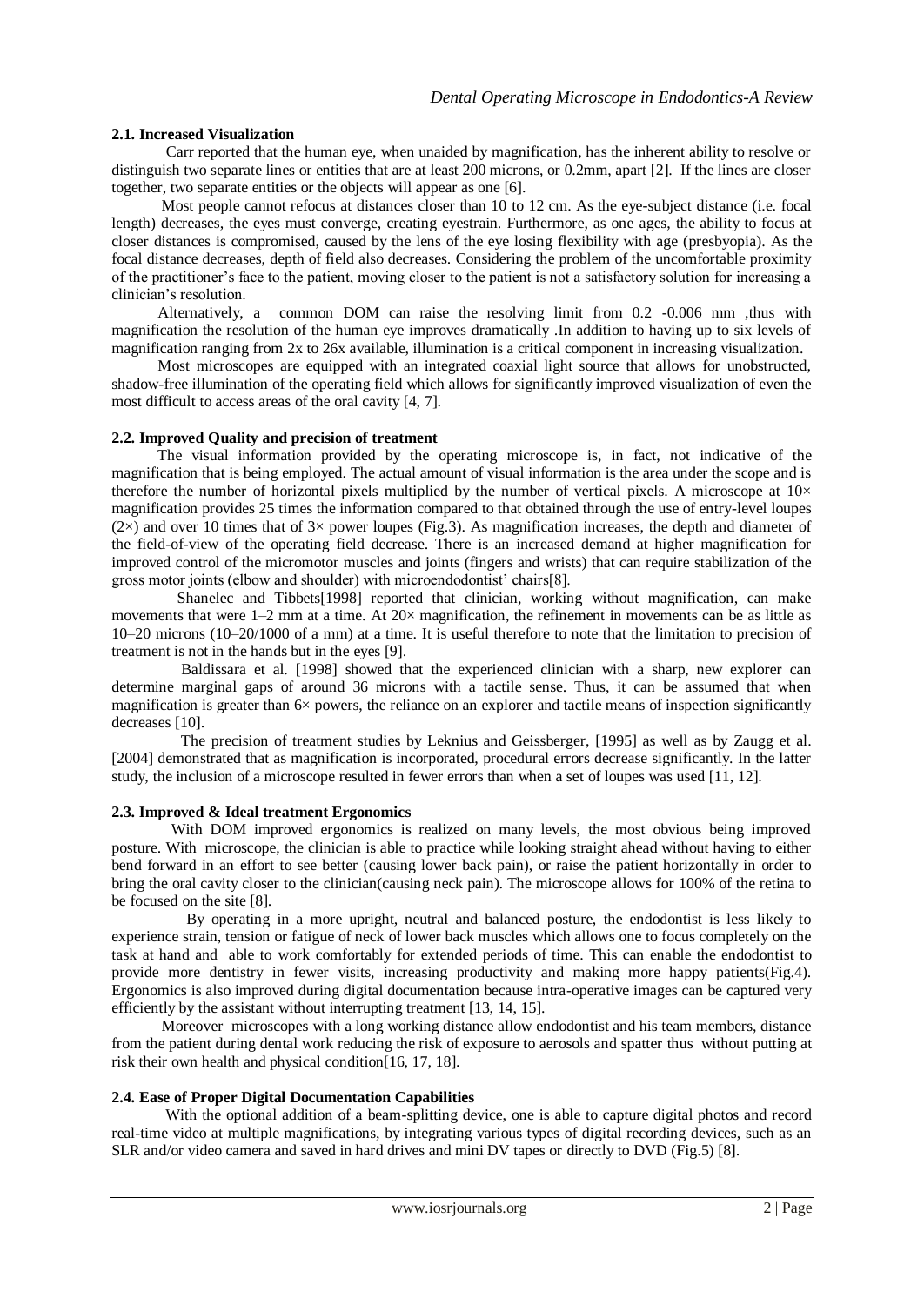Digital documentation capabilities enable the clinician to efficiently capture and share with patients what is seen during an examination pre-operatively, intra-operatively and post-operatively and stored in patients chart. This is especially useful when unforeseen problems are encountered. This can leads to greater rates of case acceptance, increasing patient's level of trust and confidence and significantly streamline the amount of time required in gaining it [19, 20].

 The usage of documentation for medico-legal, insurance, patient communication, and lecturing purposes, as well as for communication with staff or colleagues, is also impressive [21, 22].

## **2.5. Increased Ability to Communicate through Integrated Video**

 Mehrabian has shown that as much as 55% of the understanding that occurs in verbal communication is through visual cues, and only 7% of the comprehension comes from the words we use. Stated differently, patients remember more of what they see, and what they see is what they hear [23].

 Adding video to the microscope have found useful in providing information both to patients and to auxiliaries, as the microscope, like an intraoral camera, allows them co-observation of the multiple steps during the procedure in real time but also become involved in a particular portion of the procedure (Fig.6).

 Finally, the ability to quickly edit video files and integrate them into programs, such as Windows Movie Maker and PowerPoint and the live video stream opens up tremendous abilities to share information and discussions with colleagues, either in a lecture format, where live video can be transferred from the scope to an LCD projector and transmitted onto a screen for the audience to see, or be captured on tape or hard drive and shared with colleagues at high magnification allowing greater learning experience.

 Nowadays, the Internet has opened up the possibility of watching streaming live procedures, documented through the microscope, and a whole new level of continuing education has emerged, as lectures and procedures become viewable via computer from the comfort of one's own home [8].

## **III. Disadvantages**

 There are some disadvantages, especially at the initial stages, most important one is the need for specific training: as a DOM has a restricted working field, 11mm -55mm .An operator using a DOM can see only the tip of the instruments, and they are used in delicate movements of small amplitude. Other disadvantages include the relatively high initial cost of the equipment and instruments, the need for retraining of the auxiliary staffs, and an adjustment period for the new treatment paradigms and operator postures, may increase treatment costs and reduce initial productivity, besides the need for rescheduling [24].

# **IV. Position Statement of AAE on Use of Microscopes and Other Magnification Techniques**

 Position Statement of AAE on Use of Microscopes and Other Magnification Techniques, published in 2012 recommends the following procedures in Endodontics can be benefitted from the use of the microscope [25]:

- locating hidden canals that have been obstructed by calcifications and reduced in size;
- removing materials such as solid obturation materials (silver points and carrier-based materials), posts or separated instruments;
- removing canal obstructions;
- assisting in access preparation to avoid unnecessary destruction of mineralized tissue,
- repairing biological and iatrogenic perforations;

 • locating cracks and fractures that are neither visible to the naked eye nor palpable with an endodontic explorer;

 • facilitating all aspects of endodontic surgery, particularly in root-end resection and placement of retrofilling material.

## **V. Use of Dental Operating Microscope in endodontic therapy**

 In all areas, from exposure of the access cavity and preparation to three-dimensional obturation and post endodontic management, the microscope provides major advantages over working without appropriate magnification. As a result, the use of the microscope can be expressly recommended for the following specific indications and special aspects:

#### **5.1. Examination, diagnosis, and treatment planning**

With enhanced visualization, the clinician's ability to diagnose problems in the earlier stages of a disease process is possible. High-powered magnification allows endodontists to identify a microscopic blemish, colour alteration, tiny amounts of plaque collecting within the grooves, microscopic amounts of chalky white demineralization around the grooves, and tiny amounts of flaking of darkened carious tooth structure within the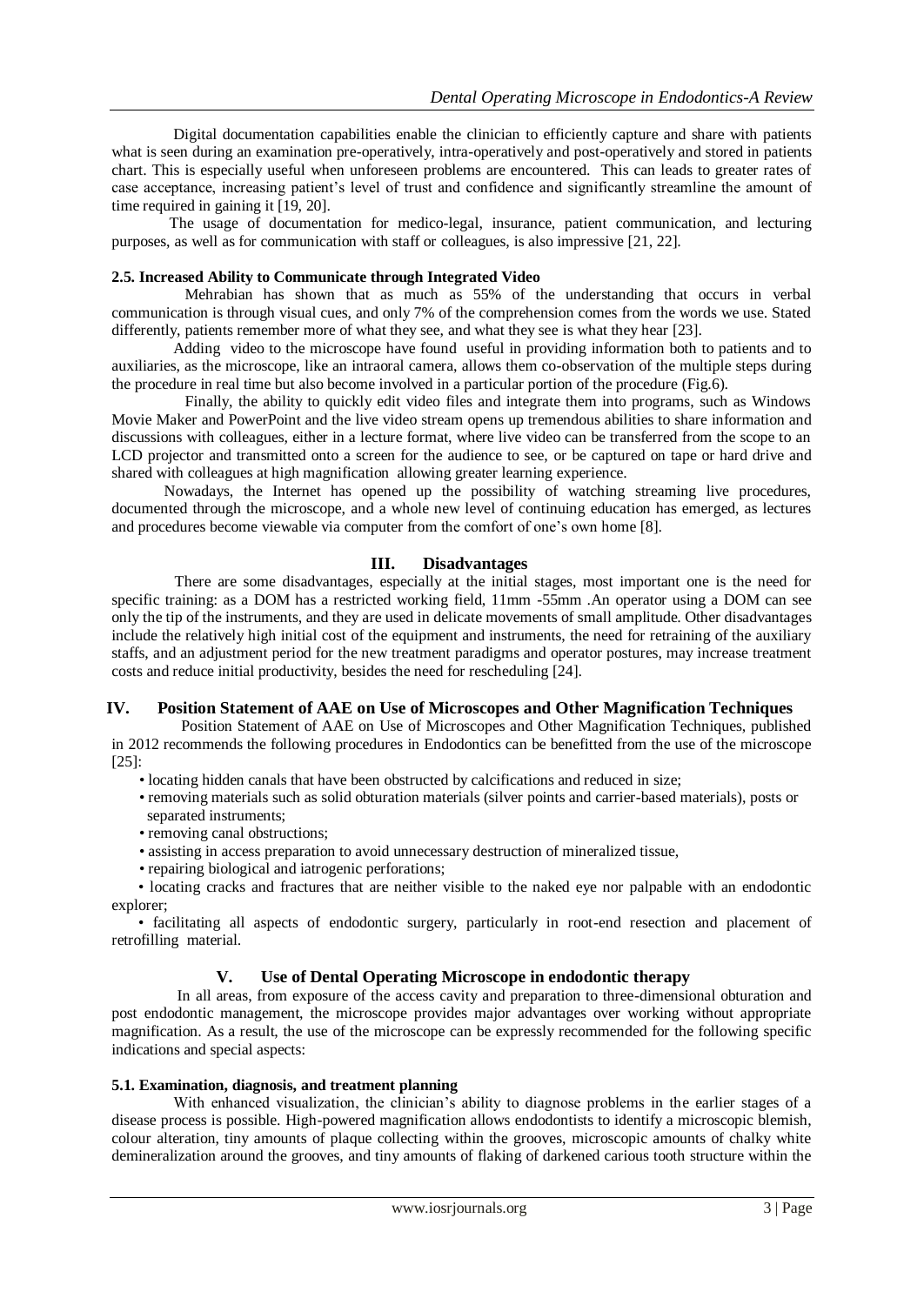crevices of these grooves. Treatments also can be performed with a greater level of precision, thereby reducing the occurrence of failures and the need of redos [20, 26, 27].

## **5.2. Diagnosis of cracked teeth**

 Microfractures and longitudinal fractures which are often difficult to diagnose clinically and represent signs of occlusal damages which include cracks in teeth or restorations, craze lines, wear facets, cracks at slightly elevated marginal ridges, or areas where the enamel has been worn by opposing porcelain, exposing dentin and thus causing sensitivity and pain can be viewed more precisely with DOM (Fig.7, 8) [28, 29].

## **5.3. Better visualization of pulp chamber, canal orifices**

 Magnification allows endodontists to better identify anatomical landmarks, within the pulp chamber—including the sides, overhanging remnants of the pulp chamber roof, initial perforations into the pulp, dentinal map, canal orifices and to differentiate between the pulp horns and the main body of pulp within the chamber [30].

## **5.4. During instrumentation**

 During instrumentation, the improved ability to see specific canals allows endodontists to maneuver files into canal openings with greater efficiency, to distinguish between vital and necrotic canals, and to detect tiny amounts of purulence or blood draining through specific canals or see any tiny amounts of necrotic pulp material that were not removed during canal instrumentation. So it is possible for an endodontist to determine if all canals are accessed and instrumented properly when a direct view might be difficult without removing excessive amounts of coronal tooth structure [30, 31].

## **5.5. Locating hidden canals/canal systems**

 Anatomical variations are not as rare or exotic as is frequently assumed as described by Walter Hess as early as 1917. Many of these important structures cannot be readily detected or treated with traditional endodontic treatment methods. If the radiographic image is examined more closely, there are often signs of unusual root and/or canal shapes like those caused by changes in the course of canal anatomy or root surface. An off center exposure or three dimensional image can provide further valuable information. Three rooted premolars, for example, are encountered in 6% of all first maxillary premolars. However, anatomical variations also include other complex structures like middle mesial canal (Fig. 9) in mandibular first molar and C-shaped canals in mandibular second molar (7.6%) [32, 33].

 Without a doubt, the second mesiobuccal canal in maxillary molars (16% and 78% in vivo), which is often difficult to localize and prepare, is the reason why the failure rate is highest in first maxillary molars (Fig. 10). Virtually all studies point to distinct advantages in the localization and treatment of this highly complex anatomical variation when using a dental microscope.

 The introduction of the dental microscope and the associated ability to inspect the root canals – both orthograde and retrograde – have fundamentally changed our understanding of dental morphology and its complexity [27, 34].

## **5.6. Identification and removing of Obliterations and calcifications**

 These signs occur to a greater or lesser extent in 50% of all teeth, impairing instrumentation considerably or essentially preventing treatment of the canal system (Fig. 11).

## **5.7. Identification and removal of Denticles**

 This specific form of calcification is also encountered very frequently, can block the canal entrance or even obstruct further instrumentation. Denticles can be found and negotiate readily with the help of a DOM (Fig. 12) [27].

## **5.8. In Open apex cases**

 Modern apexification therapies call for special treatment techniques and materials, the manipulation of which is facilitated significantly under a dental microscope (Figs. 13-14).

## **5.9. Perforation repair**

 Treatment of iatrogenic problem such as pulpal floor perforation, lateral root perforation and prognosis chiefly involve visualization of the problem so the microscope certainly plays a major role in this context (Fig. 15).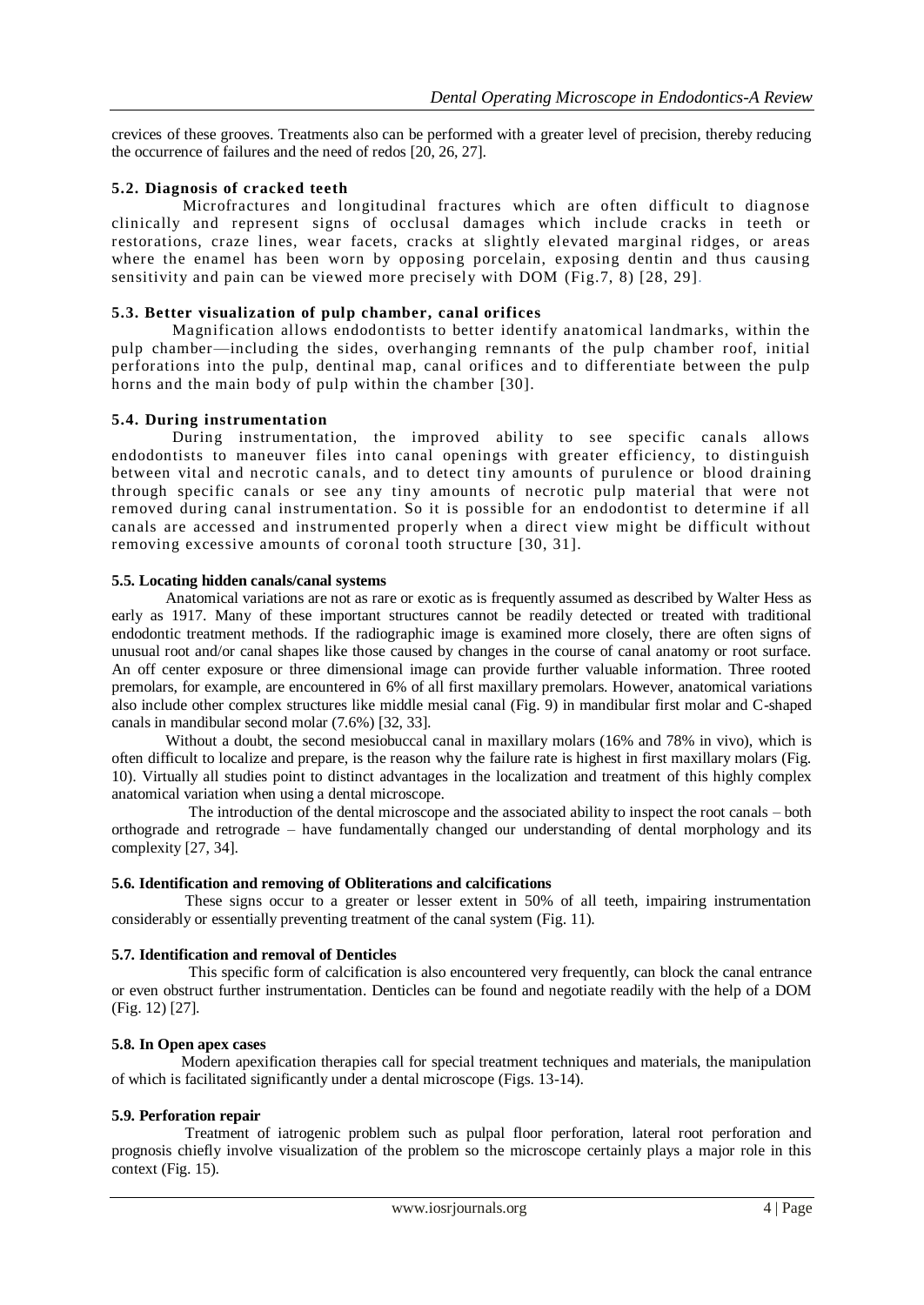## **5.10. Removal of fractured post and instruments**

 The enhanced vision with magnification and illumination from a microscope allows endodontist to observe the most coronal aspects of fractured post and broken instruments and to remove them without any major loss of tooth structure and perforations, the prognosis for preservation of the tooth is quite good.(Fig. 16)[35, 36].

#### **5.11. Microsurgical apicoectomy**

 Incorporating microscopic approach in surgical endodontics, conceptualised by Prof. Kim in the 1990s with Use of the smaller retro mirrors it is possible to carefully examine the apical segment of the root end and perform an atraumatic , more moderated bevel apical resection procedures and permit a coaxial ultrasonic preparation into the root, better management of the bone structures thereby making minimally invasive class I retrograde cavity preparation and retrograde filling of the canal system and all its branches along the longitudinal axis of the root easy to perform [2, 27].

 Microsurgical flap design and Surgical soft-tissue management is also greatly enhanced by a microscopic approach, leading to faster healing, less traumatic soft-tissue management, and the advent of microsurgical suturing (7-0 to 10-0) techniques that minimize trauma and lead to rapid, primary intention wound healing and fewer post-operative pain and complications but also a much better prognosis than traditional procedures (Fig. 17) [2].

 A study reported by Rubinstein and Kim [1999] confirmed healing in 96.8% of cases in the short term, and 91.5% in the long term follow-up is well beyond the success rates of conventional apicoectomy procedures. Another study points to an even greater discrepancy of 44.2%-60% for the traditional method and 91.1% for microsurgical techniques. [37, 38].

#### **5.12. Other uses**

 There are others such as external cervical invasive resorption repairs, removing materials such as solid obturation materials (silver points and carrier-based materials), and other resorptive repairs that also benefit from a microscopic approach [2].

## **VI. Conclusion**

 Exact therapy requires exact vision. High-quality endodontic therapy is the basis for long-term function and biologic success, ensuring that patients remain free of pain. State-of-the-art equipment and thorough clinical know-how are vitally important to reach this goal. Today, a small but growing number of clinicians are providing endodontic and endo-restorative treatments based on direct microscopic visualization of the pulp chamber and coronal portions of canal systems. This huge shift in clinical accuracy from low magnification ―tactile-driven‖ endodontics to ―vision-based‖ endodontics is bringing a revolution to the field of endodontics with greater success rate.

 Microscope reduces distance and improves the overall treatment quality and encourages endodontists to review and perfect their own treatment concepts resulting in a positive impact on the entire practice structure but also increases the enjoyment of providing treatment.

#### **References**

- [1]. Apotheker H. A Microscope for Use in Dentistry. *J Microsurg. 1981; 3:7.*
- [2]. Gary B. Carr, Carlos A.F. Murgel-The Use of the Operating Microscope in Endodontics: *Dent Clin N Am 54, 2010:191–214.*
- [3]. Selden HS. The dental-operating microscope and its slow acceptance. *J Endod 2002; 28(3): 206–7.*
- [4]. CarrGB.Microscopes in Endodontics. *J Calif Dent Assoc.1992: 20(11): 55 -61*.
- [5]. Use of the Dental Operating Microscope in Laser Dentistry: Seeing the Light Glenn A. van As-*J Laser Dent 2007; 15(3):122-129.*
- [6]. Carr GB. Magnification and illumination in endodontics. In: Hardin JF, (Editor) *Clark's Clinical Dentistry. (New York: Mosby, 1998) 4:1-14.*
- [7]. Behle C. Photography and the Operating Microscope in Dentistry. *J Calif Dent Assoc. 2001; 29(10): 765* -*771.*
- [8]. Glenn A. van As,Extreme Magnification: Seeing the Light- *www.ineedce.com*
- [9]. Tibbets LS, Shanelec DA. Periodontal Microsurgery. *Dent Clin North Am. 1998; 42:339–359.*
- [10]. Baldissara P, Baldissara S, Scotti, R. Reliability of Tactile Perception Using Sharp and Dull Explorers in Marginal Opening Identification. *Int J Prosth. 1998; 11(6):591–594.*
- [11]. Leknius C, Geissberger M. The Effect of Magnification on the Performance of Fixed Prosthodontic Procedures. *J Calif Dent Assoc. 1995; 23(12):66–70.*
- [12]. Zaugg B, Stassinakis A, Hotz P. Influence of Magnification Tools on the Recognition of Simulated Preparation and Filling Errors. *Schweiz Monatsschr Zahnmed. 2004; 114(9):890–896.*
- [13]. Chang BJ. Ergonomic benefits of surgical telescope systems: Selection guidelines. *J Calif Dent Assoc. 2002; 30(2): 161-169.*
- [14]. Van As GA. Enhanced Acuity through Magnification: Clinical Application for Increased Visualization. *Dentistry Today. 2001; 1(2): 40-42.*
- [15]. Friedman MJ, Landesman HM. Microscope Assisted Precision (MAP) Dentistry. *J Calif dent Assoc. 1998 Dec; 26(12): 900-5.*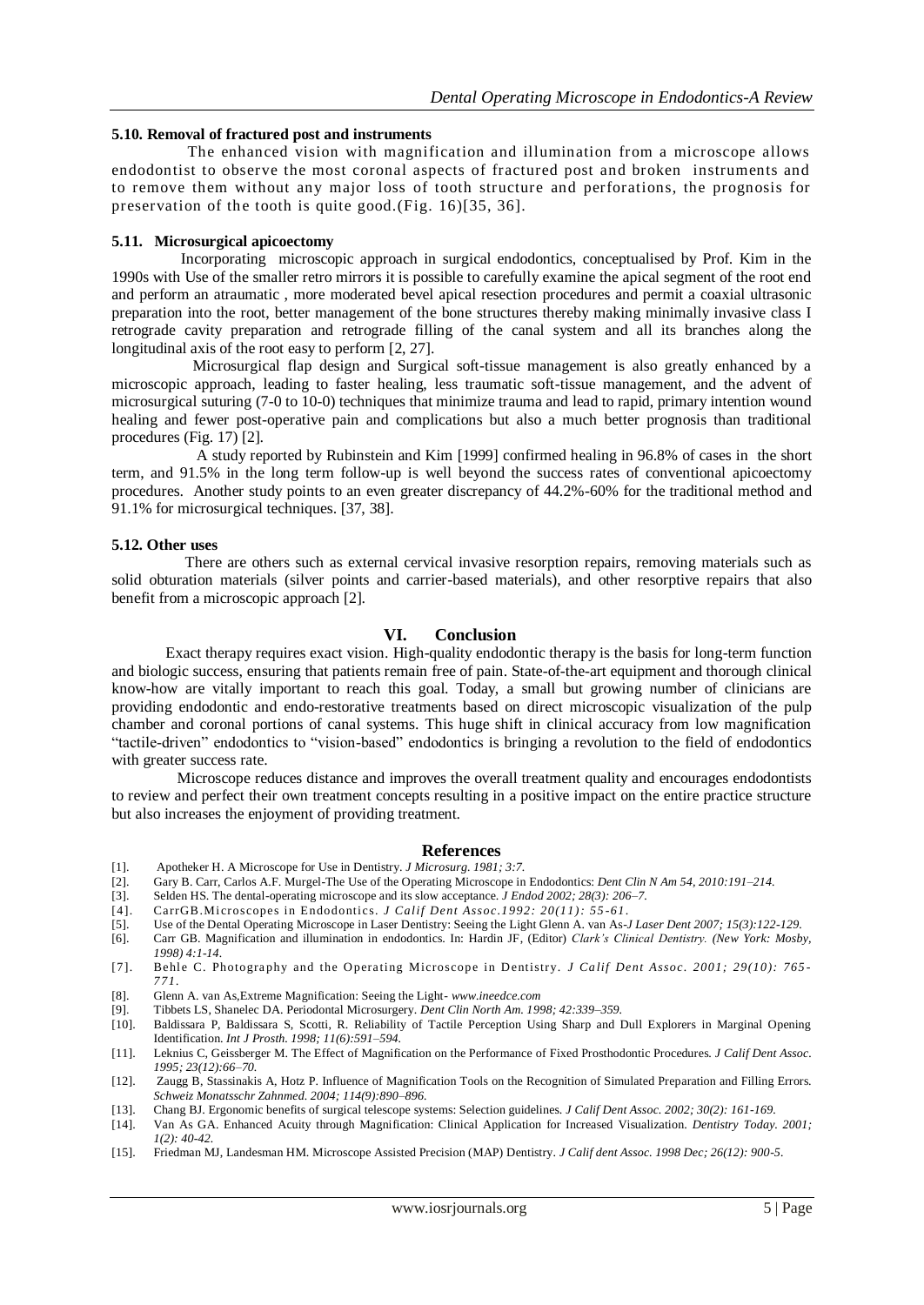- [16]. Cristian Comes, Anca Valceanu, Darian Rusu, Andreea Didilescu, Alexandru Bucur, Mirella Anghel, Veronica Argesanu, Stefan-Ioan Stratul: A Study on the Ergonomical Working Modalities Using the Dental Operating Microscope (DOM). PART I: Ergonomic Principles in Dental Medicine; *TMJ 2008, Vol. 58, No. 3 – 4*
- [17]. Cristian Comes, Anca Valceanu, Darian Rusu, Andreea Didilescu4, Alexandru Bucur, Mirella Anghel, Veronica Argesanu, Stefan-Ioan Stratul; A study on the ergonomical working modalities using the dental operating microscope (DOM ). Part II: Ergonomic Design Elements of the Operating Microscopes. *TMJ 2009, Vol. 59, No. 1*
- [18]. Andreea Didilescu, Cristian Comes, Darian Rusu, Mihai Bucur, Mirella Anghel, Veronica Argesanu, Stefan-Ioan Stratul; A study on the ergonomical working modalities using the dental operating microscope (DOM ). PART III: Ergonomical Features of Contemporary Top Dental Microscopes Commented; *TMJ 2010, Vol. 60, No. 1.*
- [19]. Ma mtaTiwari,Ra jeshPodar:Benefits of the D ental O perating microscope: *Terna J DentSci 2012;1:35 -39.*
- [20]. The Dental Operating Microscope: The most valuable (and profitable) technology a dentist can own. Donato Napoletano, *Inside Dentistry February 2010, Vol. 6, Issue 2.*
- [21]. Mora AF. Restorative Microdentistry: A New Standard for the 21<sup>st</sup> Century. *Prosthet Dent Rev. 1998; 1(3).* [22]. Van As GA. Digital Documentation and the Dental Operating Microscope. *Oral Health. 91(12): 19-25.*
- [22]. Van As GA. Digital Documentation and the Dental Operating Microscope. *Oral Health. 91(12): 19-25.*
- [23]. Glenn A. van As:Digital Documentation and the Dental Operating Microscope: what you see is what you get: *Int J Microdent 2009;1:30–41.*
- [24]. Jose Roberto Moura Jr. Operating Microscopes in Restorative Dentistry: The Pursuit of Excellence, *International Dentistry SA Vol. 10, No. 5*
- [25]. American Association of Endodontists: AAE Position Statement on Use of Microscopes and Other Magnification Techniques, www.aae.org*, 2012.*
- [26]. Clark DJ, Sheets CG, Paquette JM. Definitive diagnosis of early enamel and dentin cracks based on microscopic evaluation. *J Esthet Restor Dent 2003; 15: 391-401.*
- [27]. Thomas Clauder:The Dental Microscope: An Indispensable Tool in Endodontic Practice, Reprint from "The Microscope in Dentistry: An Editorial Forum for Dental Professionals<sup>"</sup>, published by *Carl Zeiss Meditec AG, Jena, Germany.*
- [28]. Glenn A. van As: Evaluation of Enamel and Dentinal Cracks Using Methylene Blue Dye and the Operating Microscope, *Inside Dentistry,July/August 2007, Volume 3, Issue 7.*
- [29]. Jack D Griffin, Jr: Efficient, Conservative Treatment of Symptomatic Cracked Teeth; *Compendium / February 2006 Vol.27, No. 2.* [30]. John S. Mamoun ;A rationale for the use of high-powered magnification or microscop
- [30]. John S. Mamoun ;A rationale for the use of high-powered magnification or microscopes in general dentistry*;* General Dentistry*, January/February 2009 ;Pg. 18-26.*
- [31]. Frank J. Vertucci;Root canal morphology and its relationship to endodontic procedures; *Endodontic Topics 2005,10, 3–29.*
- [32]. Jafarzadeh H., Wu Y.-N. : The C-shaped Root Canal Configuration: A Review. *J Endod 2007; 33(5): 517-523.*
- [33]. Seo M. S., Park D. S.: C-shaped root canals of mandibular second molars in a Korean population: clinical observation and in vitro analysis. *Int Endod J, 2004; 37: 139–144.*
- [34]. Buhrley L J, Barrows MJ, Begole EA, Wenckus CS; Effect of magnification on locating the MB2 canal in maxillary molars. *J Endod. 2002 Apr; 28(4):324-7.*
- [35]. [Nimet Gencoglu,](http://www.ncbi.nlm.nih.gov/sites/entrez?cmd=search&db=PubMed&term=%20Gencoglu%2BN%5bauth%5d) [Dilek Helvacioglu;](http://www.ncbi.nlm.nih.gov/sites/entrez?cmd=search&db=PubMed&term=%20Helvacioglu%2BD%5bauth%5d) Comparison of the Different Techniques to Remove Fractured Endodontic Instruments from Root Canal Systems; *Eur J Dent. 2009 April; 3(2): 90–95.*
- [36]. Clifford J. Ruddle; Microendodontic NonsurgicaL Retreatment: Silver Point Removal; *Dentistry Today February 1997.*
- [37]. Rubinstein R. A., Kim S. (2002): Long-term followup of cases considered healed one year after apical microsurgery. *J Endod 2002; 28: 378-383.*
- [38]. Tsesis I., Rosen E., Schwartz-Arad D., Fuss Z. (2006): Retrospective Evaluation of Surgical Endodontic Treatment: Traditional versus Modern Technique. *J Endod 2006; 32(5): 412-416.*





Fig 1.The Dentiscope—the first DOM—in use. Fig.2: Modern Dental Operating Microscope



Fig.3: Comparision of magnification between DOM (a), Fig.4: Improved ergonomics during working loupes (b) and naked eye(c) with dental operating microscope

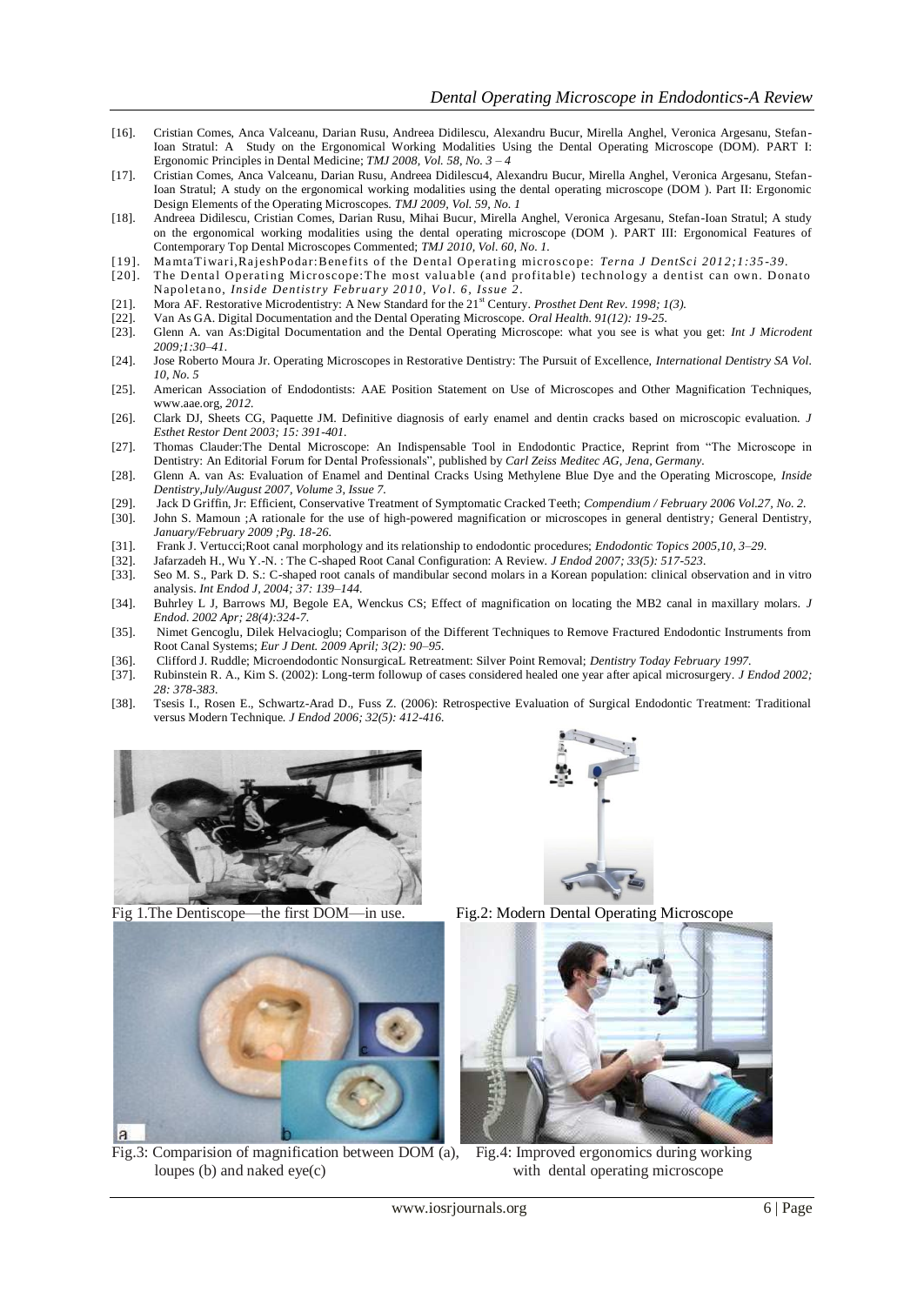

camera for proper documentation



Fig. 7: Microfracture diagnosed during<br>orthograde root canal treatment<br>microsurgical endodontic treatment





 instrumentation or even prevent root canal treatment



Fig.5: Microscope attached with digital Fig.6: Microscope attached with digital SLR or camera for proper documentation video camera for communication



microsurgical endodontic treatment



Fig. 9: Excavation of a C-shaped root canal Fig. 10: Localization of the second mesiobuccal canal (MB II) of an upper first molar



Fig. 11: Obliterated canal orifices impair Fig. 12: Denticles may block the canal entrance